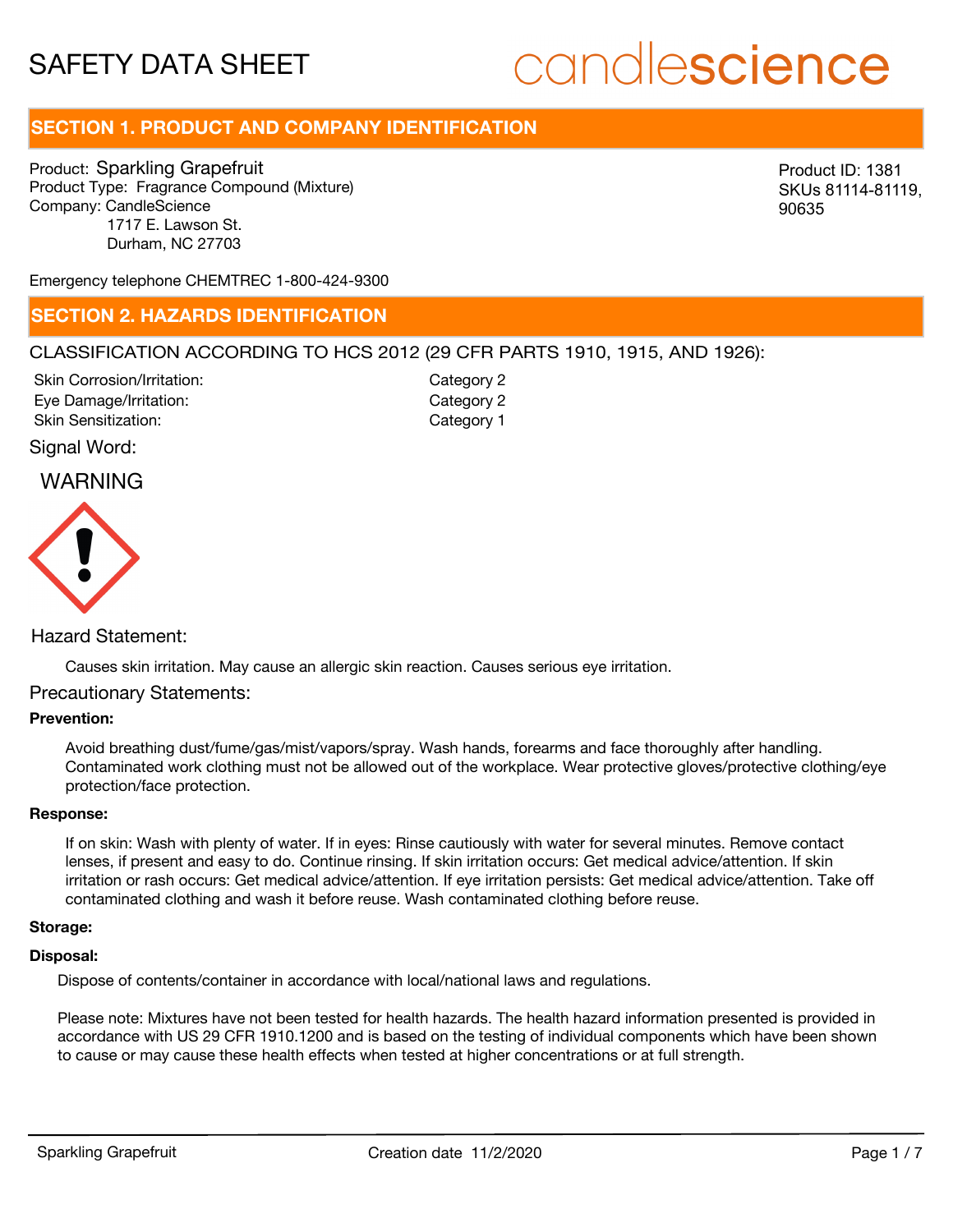## **SECTION 3. COMPOSITION/INFORMATION ON INGREDIENT**

| Hazardous components                                                            | CAS No.    | Weight %  |
|---------------------------------------------------------------------------------|------------|-----------|
| 2-Phenoxyethanol                                                                | 122-99-6   | $10 - 30$ |
| 2-acetyl-1,2,3,4,5,6,7,8-octahydro-2,3,8,8-tetra-methylnaphtalene (main isomer) | 54464-57-2 | $5 - 10$  |
| Allyl cyclohexanepropionate                                                     | 2705-87-5  | $1 - 5$   |
| Linalool                                                                        | 78-70-6    | $1 - 5$   |
| dl-Citronellol                                                                  | 106-22-9   | $1 - 5$   |
| Hexyl salicylate                                                                | 6259-76-3  | $\leq$ 1  |
| Citral                                                                          | 5392-40-5  |           |
| Geraniol                                                                        | 106-24-1   |           |
| d-Limonene                                                                      | 5989-27-5  |           |

## **SECTION 4. FIRST AID MEASURES**

## Inhalation:

Remove person to fresh air and keep comfortable for breathing.

Skin contact:

Wash skin with plenty of water. Take off contaminated clothing. If skin irritation occurs: Get medical advice/attention. If skin irritation or rash occurs: Get medical advice/attention.

Eye contact:

Rinse eyes with water as a precaution. Rinse cautiously with water for several minutes. Remove contact lenses, if present and easy to do. Continue rinsing. If eye irritation persists: Get medical advice/attention.

Ingestion:

Call a poison center/doctor/physician if you feel unwell.

Most important symptoms:

Irritation. May cause an allergic skin reaction. Eye irritation.

Indication of immediate medical attention:

Treat symptomatically.

General information:

N/A

## **SECTION 5. FIREFIGHTING MEASURES**

Suitable extinguishing media:

Foam, carbon dioxide, or dry chemical.

Unsuitable extinguishing media: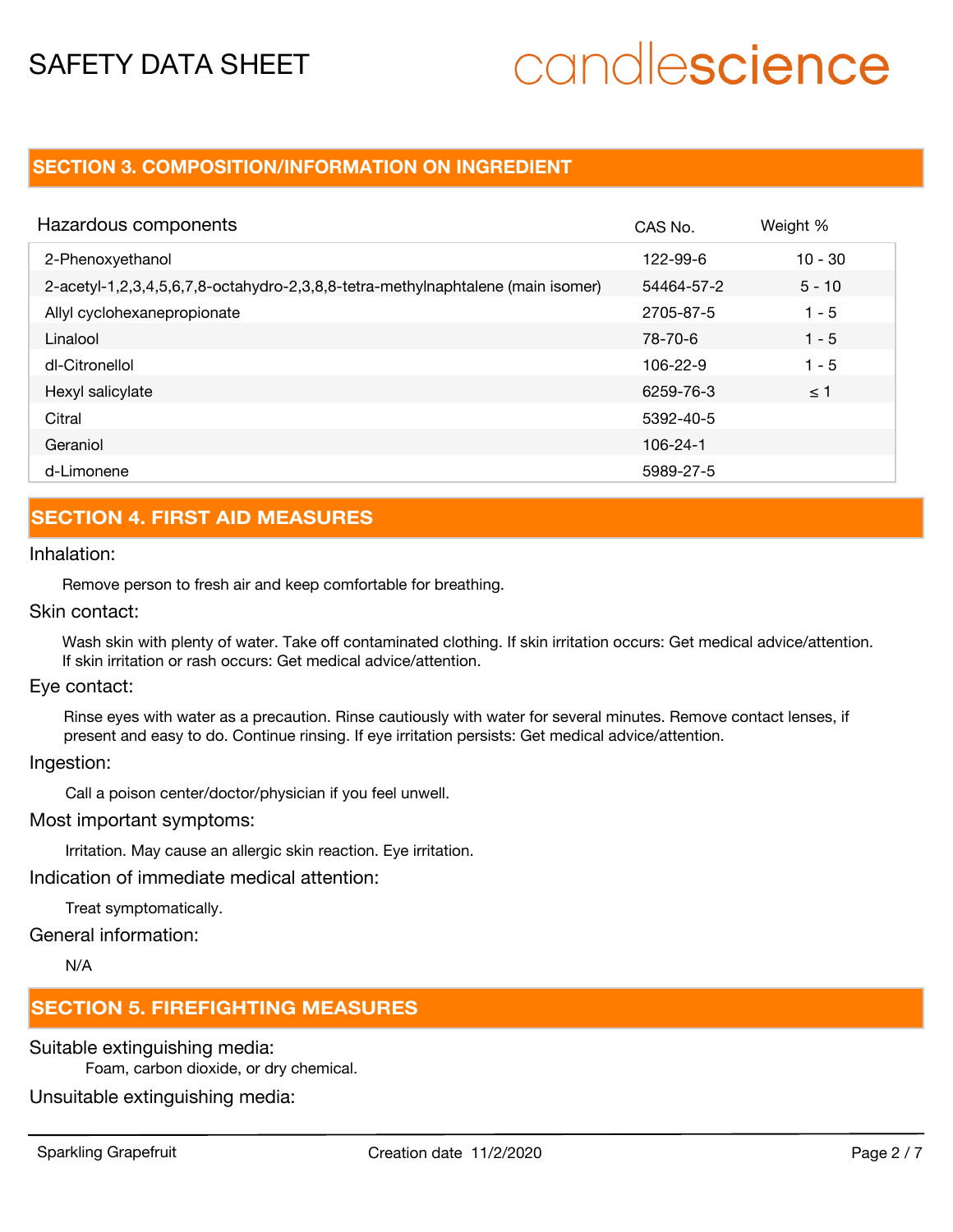

Avoid use of water in extinguishing fires.

## Specific hazards:

During fire, gases hazardous to health may be formed. Do not allow run-off from fire fighting to enter drains or water courses.

Special fire fighting procedures:

Wear self-contained breathing apparatus for firefighting. Move containers from fire area if it can be done safely. Use water spray jet to protect personnel and to cool endangered containers.

## **SECTION 6. ACCIDENTAL RELEASE MEASURES**

### Personal precautions, protective equipment and emergency procedures:

Evacuate personnel to safe areas. Remove all sources of ignition. Ensure adequate ventilation. Keep people away from and upwind of spill/leak. Wear appropriate protective equipment and clothing during clean-up.

### Environmental precautions:

Do not allow to enter into soil/subsoil. Do not allow to enter into surface water or drains. Dispose of in accordance with local regulations. Local authorities should be advised if significant spillage cannot be contained.

### Methods and materials for containment and cleaning up:

Soak up with inert absorbent material (e.g. sand, silica gel, vermiculite). Keep in suitable and closed containers for disposal. Clean contaminated floors and objects thoroughly while observing environmental regulations.

## **SECTION 7. HANDLING AND STORAGE**

Precautions for safe handling:

Avoid contact with skin and eyes. Avoid prolonged inhalation of vapors. Wash hands and other exposed areas with mild soap and water before eating, drinking or smoking and when leaving work. Handle in accordance with good industrial hygiene and safety practices.

### Conditions for safe storage, including any incompatibilities:

Store in tightly closed and upright container in a cool, dry, ventilated area. Store away from light, heat, and sources of ignition.

## **SECTION 8. EXPOSURE CONTROLS/PERSONAL PROTECTION**

## Exposure Guidelines:

ACGIH: dl-Citronellol (CAS 106-22-9) TWA 5 ppm

ACGIH: Geraniol (CAS 106-24-1) TWA 5 ppm

ACGIH: Citral (CAS 5392-40-5) TWA 5 ppm

ACGIH: d-Limonene (CAS 5989-27-5) TWA 5 ppm

### Appropriate Engineering Controls:

## **Ventilation:**

Use engineering controls to maintain airborne levels below exposure limit requirements or guidelines. If there are no applicable exposure limit requirements or guidelines, use only with adequate ventilation. Local exhaust ventilation may be necessary for some operations.

Personal Protective Equipment: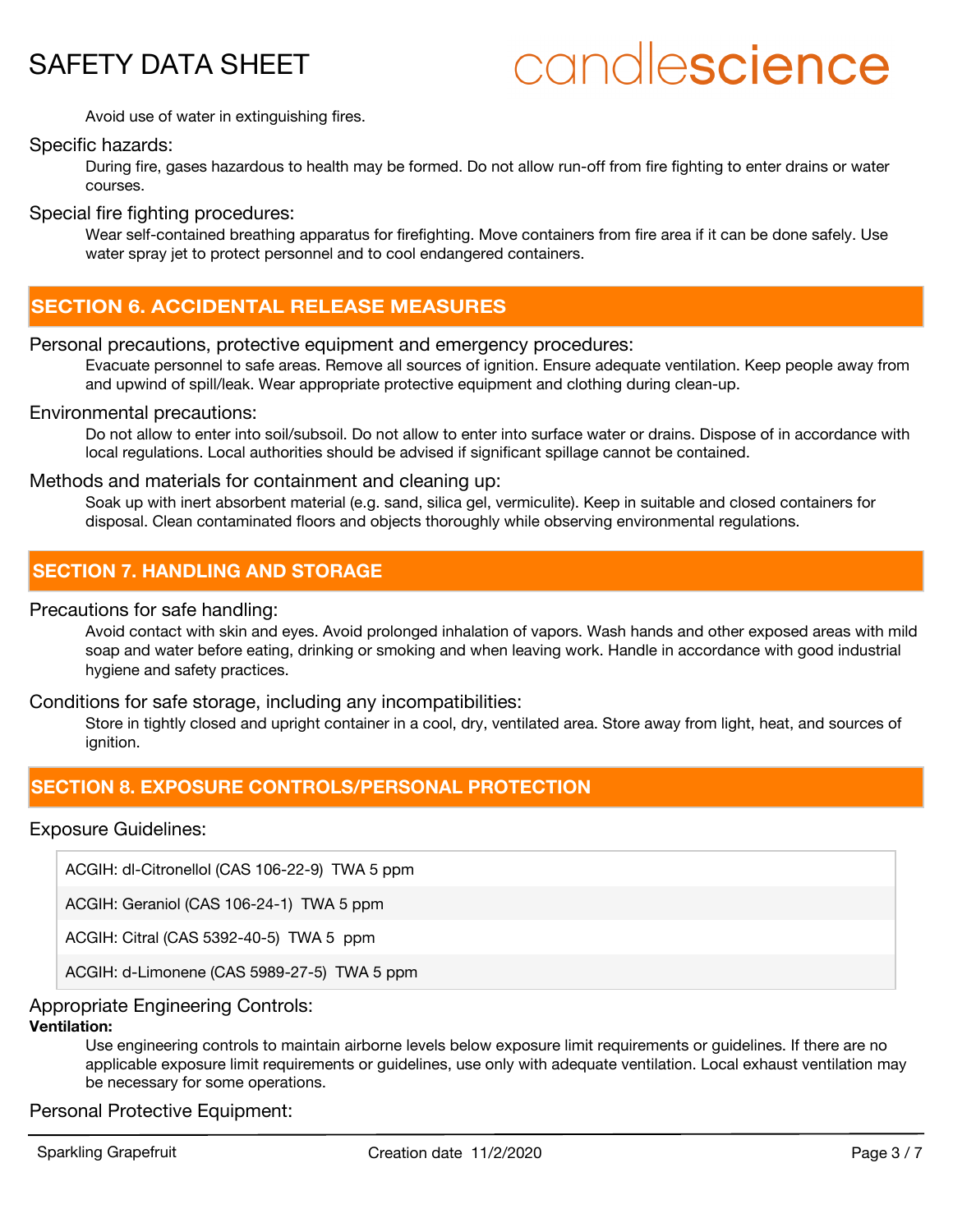

### **Eye protection:**

Ensure that eyewash stations and safety showers are close to the workstation location. Chemical resistant goggles must be worn.

#### **Hand protection:**

Wear chemical resistant gloves suitable for this material as determined by a hazard assessment. Gloves should be discarded and replaced if there is any indication of degradation or chemical breakthrough.

#### **Skin and body protection:**

Wear protective clothing suitable for this material as determined by a hazard assessment.

#### **Respiratory protection:**

Respiratory protection should be worn when workplace exposures exceed exposure limit requirements or guidelines. If there are no applicable exposure limits or guidelines, use an approved respirator where there is a potential for adverse effects, including but not limited to respiratory irritation or odor, where indicated or required by the exposure assessment. Selection of air-purifying or positive-pressure supplied air will depend on the results of the exposure assessment which includes an evaluation of the specific operations and the actual or potential airborne concentrations. The type of cartridge or filter to be used must be selected and approved for the chemical, class, or classes of chemicals likely to be encountered in the workplace. For emergency conditions, use an approved positive-pressure self-contained breathing apparatus.

#### **General hygiene considerations:**

Handle in accordance with good industrial hygiene and safety practice. Remove contaminated clothing and protective equipment before entering eating areas. Wash hands before breaks and immediately after handling the product.

## **SECTION 9. PHYSICAL AND CHEMICAL PROPERTIES**

| Appearance:                                          | Liquid            |  |
|------------------------------------------------------|-------------------|--|
| Color:                                               | Yellow            |  |
| Odor:                                                | Characteristic    |  |
| Odor threshold:                                      | N/A               |  |
| pH:                                                  | N/A               |  |
| Melting point:                                       | N/A               |  |
| Boiling point:                                       | N/A               |  |
| Flashpoint:                                          | 93.9 °C<br>201 °F |  |
| Evaporation Rate (Butyl Acetate = 1): $N/A$          |                   |  |
| Flammability (solid, gas):                           | N/A               |  |
| Upper lower flammability or explosive limits:<br>N/A |                   |  |
| Vapor density (Air=1):                               | N/A               |  |
| Vapor pressure:                                      | N/A               |  |
| Specific gravity (H2O=1):                            | 0.92233           |  |
| Solubility in water:                                 | N/A               |  |
| Solubility in other solvents:                        | N/A               |  |
| Partition coefficient: n-octanol/water:<br>N/A       |                   |  |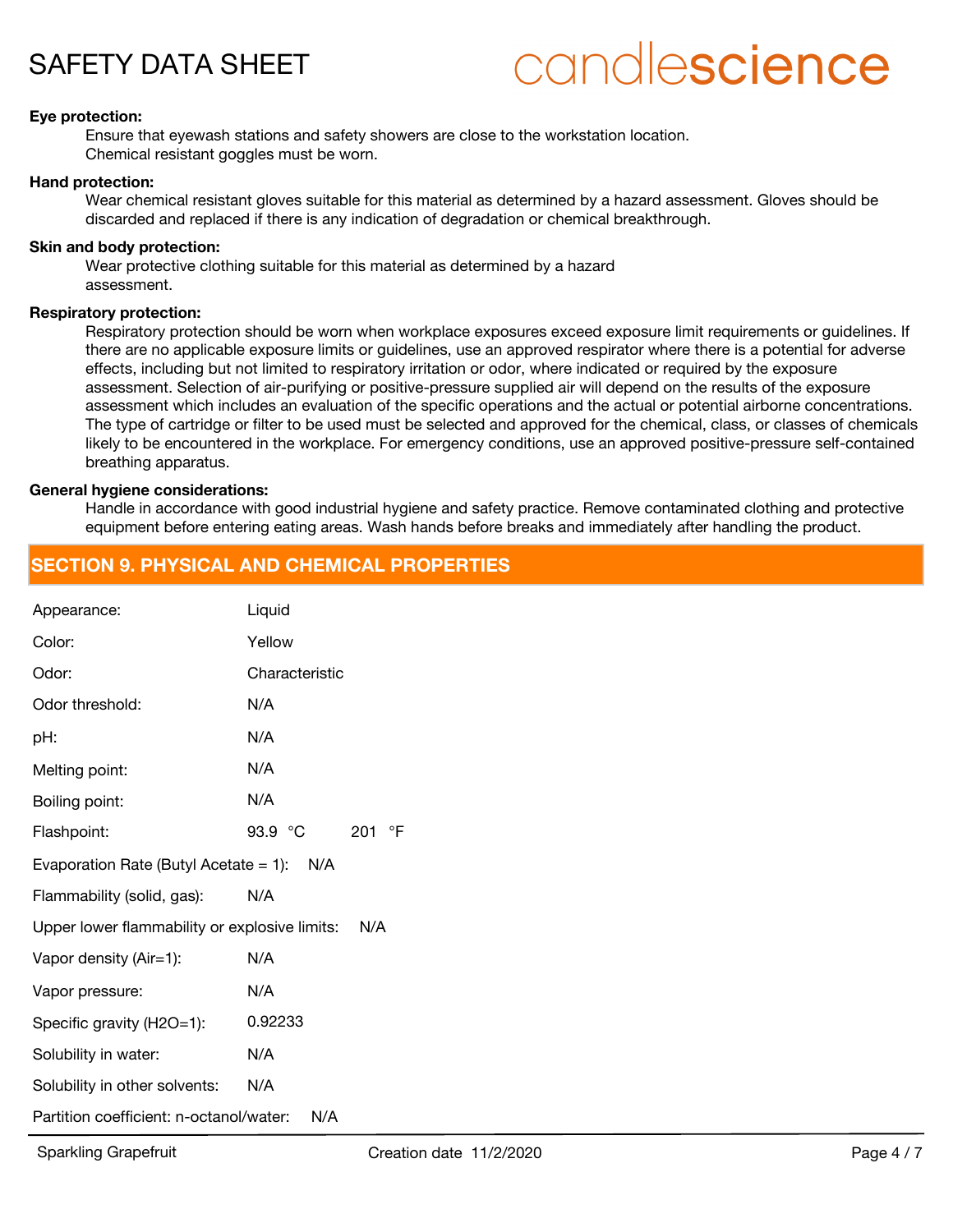## SAFETY DATA SHEET

# candlescience

| Auto-ignition temperature: | N/A |
|----------------------------|-----|
| Decomposition temperature: | N/A |
| Kinematic viscosity:       | N/A |
| Dynamic viscosity:         | N/A |
| Explosive properties:      | N/A |
| Oxidizing properties:      | N/A |
| Refractive index:          | N/A |

## **SECTION 10. STABILITY AND REACTIVITY**

## **Chemical stability:**

The product is stable and non-reactive under normal conditions of use, storage and transport.

### **Possibility of hazardous reactions:**

Material is stable under normal conditions.

### **Conditions to avoid:**

Heat, flames and sparks. Temperature extremes and direct sunlight.

#### **Incompatible materials:**

Strong oxidizing agents. Strong acids. Strong Bases.

## **Hazardous decomposition products:**

No hazardous decomposition products are known.

## **SECTION 11. TOXICOLOGICAL INFORMATION**

## **Acute oral toxicity:**

Not classified

#### **Acute dermal toxicity:**

Not classified

### **Acute inhalation toxicity:**

Not classified

## **Skin corrosion/irritation:**

0

**Serious eye damage/eye irritation:**

0

### **Respiratory or skin sensitization:**

May cause an allergic skin reaction.

## **Mutagenicity:**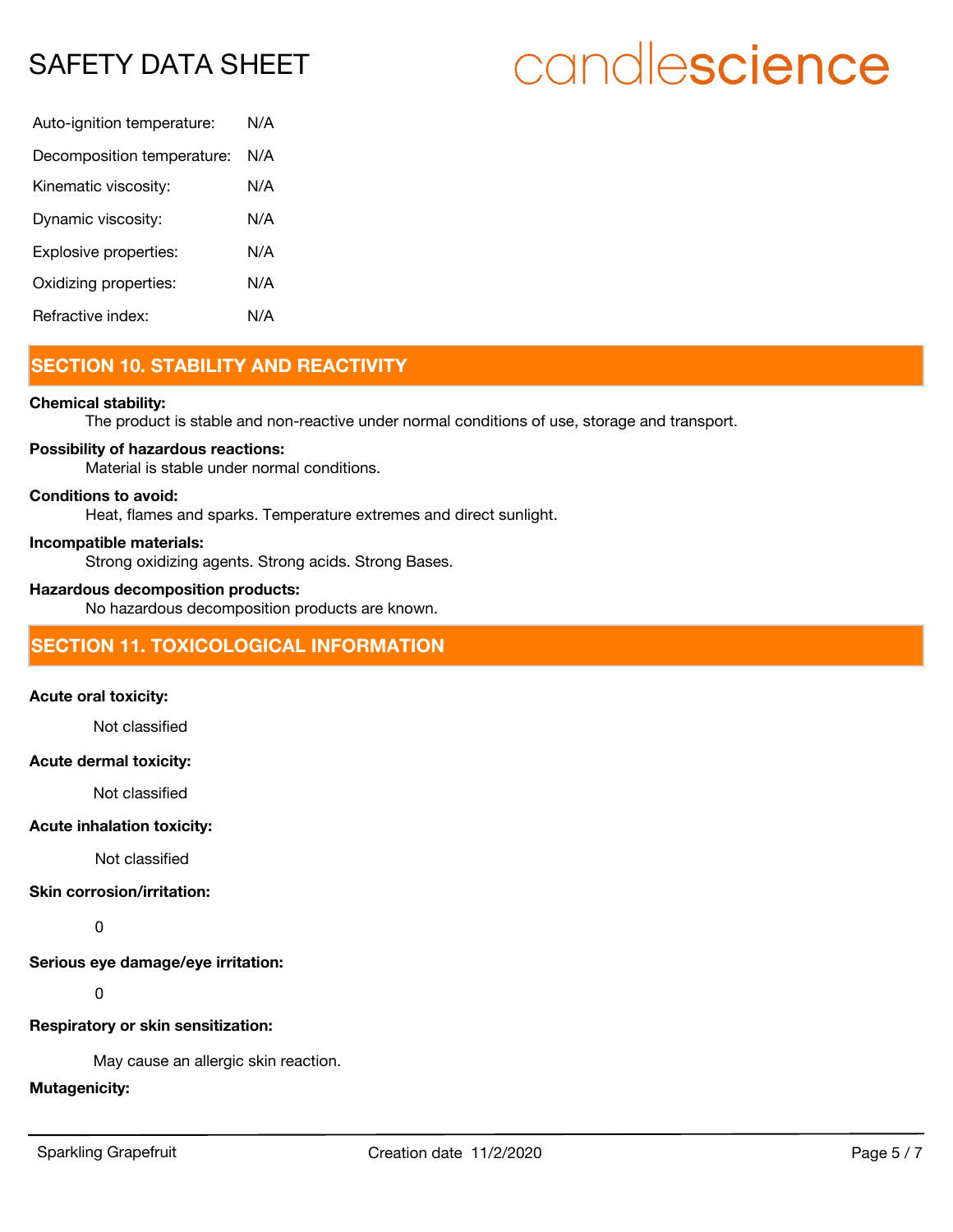## SAFETY DATA SHEET

# candlescience

Not classified

## **Reproductive toxicity:**

Not classified

## **Carcinogenicity:**

Not classified

Please note: Mixtures have not been tested for health hazards. The health hazard information presented is provided in accordance with US 29 CFR 1910.1200 and is based on the testing of individual components which have been shown to cause or may cause these health effects when tested at higher concentrations or at full strength.

## **SECTION 12. ECOLOGICAL INFORMATION**

### **Ecotoxicity:**

The product is not considered harmful to aquatic organisms or to cause long-term adverse effects in the environment.

### **Persistence and Degradability:**

N/A

### **Bioaccumulation:**

N/A

## **Other Adverse Effects:**

N/A

## **SECTION 13. DISPOSAL CONSIDERATIONS**

### **Disposal instructions:**

Collect and reclaim or dispose in sealed containers at licensed waste disposal site. Do not allow this material to drain into sewers/water supplies. Do not contaminate ponds, waterways or ditches with chemical or used container. Dispose of contents/container in accordance with local/regional/national/international regulations.

### **Local disposal regulations:**

Dispose in accordance with all applicable regulations.

## **Hazardous waste code:**

The waste code should be assigned in discussion between the user, the producer and the waste disposal company.

## **Waste from residues/unused products:**

Dispose of in accordance with local regulations. Empty containers or liners may retain some product residues. This material and its container must be disposed of in a safe manner.

## **Contaminated packaging:**

Since emptied containers may retain product residue, follow label warnings even after container is emptied. Empty containers should be taken to an approved waste handling site for recycling or disposal.

| <b>SECTION 14. TRANSPORT INFORMATION</b> |                                   |  |  |
|------------------------------------------|-----------------------------------|--|--|
| <b>IATA UN Number:</b>                   | Not regulated as dangerous goods. |  |  |
| <b>IATA UN Proper Shipping Name:</b>     | N/A                               |  |  |
| <b>IATA Transport Hazard Class:</b>      | N/A                               |  |  |
|                                          |                                   |  |  |